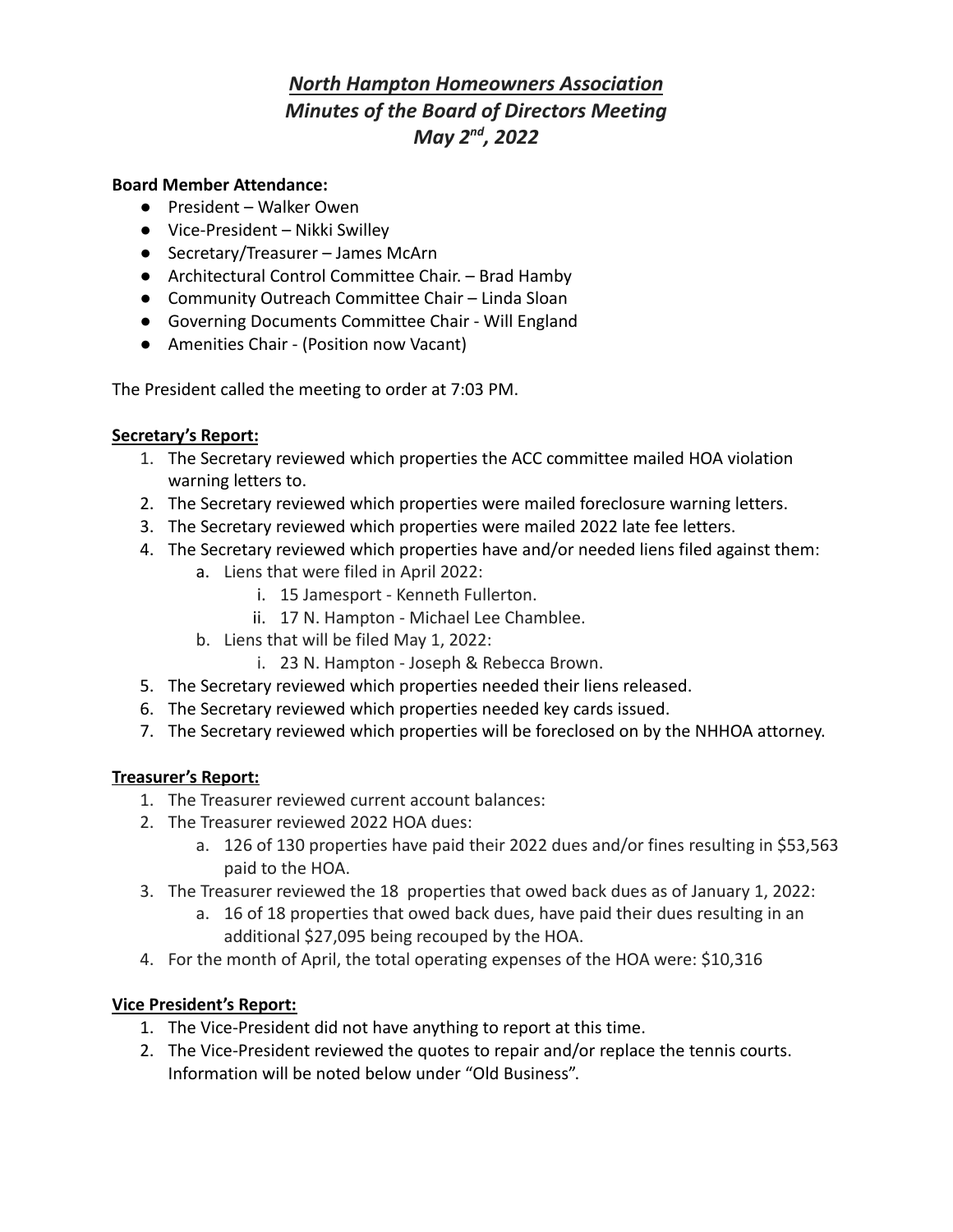## **President's Report:**

1. The Vice-President did not have anything to report at this time.

## **Architectural Committee Chair Reports:**

- 1. The A.C.C Chair reviewed the 14 properties that were mailed violation letters in March. All 14 properties have corrected their violations therefore no fines were imposed.
- 2. The A.C.C Chair reviewed which properties are currently in violation of HOA bylaws. These properties will be mailed a warning letter and/or fine.
- 3. The A.C.C. Chair informed the Board that the A.C.C. Committee will now begin enforcing "grass and lawn" standards throughout the community. This includes; grass height, weeds, yard maintenance, debris, etc.

## **Community Outreach Committee Chair Reports:**

- 1. The C.O.C. Chair reviewed the June 4 cookout budget and discussed how the cookout will proceed.
- 2. The C.O.C. Chair reviewed the new homeowner gift basket details.

## **Governing Documents Committee Chair Reports:**

1. The Governing Documents Chair reviewed proposed updates and/or changes to the Bylaws/Covenants.

## **Amenities Committee Chair Reports:**

1. The Amenities Chair is currently vacant.

## **Old Business (not included in above reports):**

- 1. Discussed finding another concrete table for the front corner of the pool deck. Will keep the old concrete tables and add the new umbrellas when the pool opens.
	- a. Brad will work on finding a new bench for one of the tables.
- 2. James motioned to allocate \$300 towards cookout expenses for; food, drinks, ice, propane, etc. This motion was seconded and approved without objection.
- 3. Discussed quotes to replace the broken landscape lighting, agreed to move forward with Good Measure Inc. for the repairs.
- 4. The Board discussed the quotes to repair/refurbish the Tennis courts:
	- i. Repair cracks: \$36,000
	- ii. Refurbish & Repaint: \$81,000
	- b. The Board all agreed that the cost to fix the tennis courts far exceeded the budget to do so.
	- c. The Board will now look into other options for the land that the tennis courts use.
	- d. Suggestions for removing the tennis courts and replacing are:
		- i. Larger "zero entry" pool with splash pad.
		- ii. Basketball courts
		- iii. Pavilion with picnic tables
		- iv. Dog park
		- v. Grass area with picnic tables
		- vi. Other suggestions from homeowners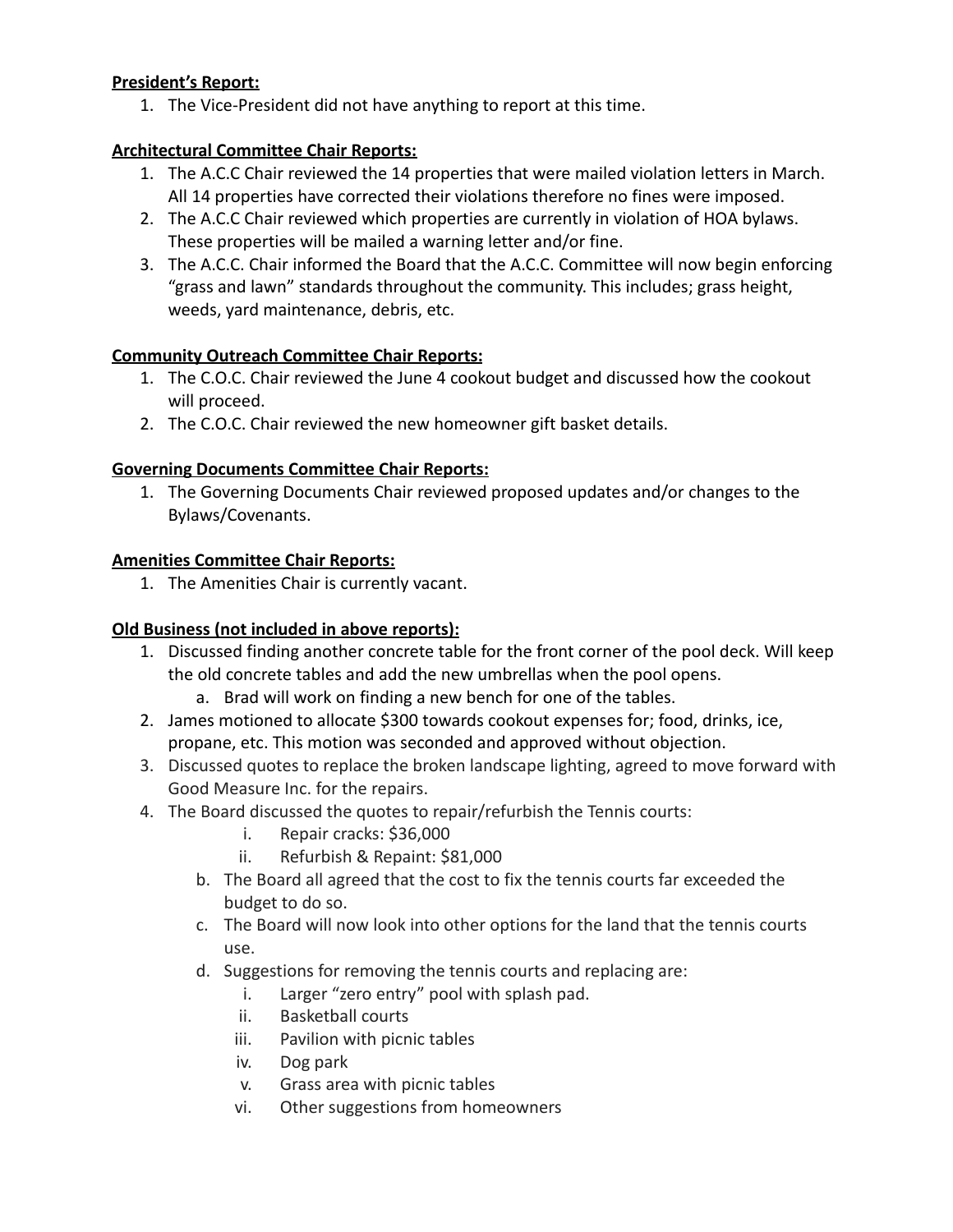- e. The Board will continue to seek other suggestions and vote on a decision at the annual meeting in October.
- 5. Discussed pressure washing the clubhouse/common area. Areas that need to be pressure washed are; side walk around clubhouse, exterior walls of clubhouse, exterior roof of clubhouse, facia of clubhouse, entrance sign, entrance brick fence, entrance white fence.
- 6. The Board discussed having the clubhouse septic tank pumped. The Board agreed that this would be done after pool season. Will remain tabled until then.

## **New Business:**

- 1. Review anything needed for the Pool to open on time, May 14, 2022.
	- a. New pool shower needs to be installed.
	- b. Spigot at the clubhouse needs to be repaired.
	- c. New pool occupancy/rules sign needs to be ordered.
- 2. Walker motioned to add a new camera directly over the playground. This motion was seconded and passed without objection.
- 3. Discussed adding a new grill and concrete area near the playground. Will remove the current grill by the clubhouse as it is a fire hazard. Will offer on Facebook and throw it away if no one wants it.
- 4. Review clubhouse reservation policies and who all will be handling this until that position is filled.
	- a. James will work on updating the clubhouse reservation policy.
- 5. Discuss the proposed changes to the amendments/covenants that the Governing Documents Committee has put forth.
	- a. The Board approved the proposed changes and Will will put together a document for homeowners to vote on each of the proposed changes.
- 6. James motioned to move the HOA bank account. This motion was seconded and approved without objection.
- 7. A motion was made to start awarding a "Yard of the Moth" to a homeowner with the best yard for that month. A \$25 gift card will be given to each month's recipient.
- 8. There was a discussion to add a new 10' fence around the playground.
	- a. There has been a constant problem with teenagers and adults violating the playground rules. The playground was added specifically for the children within our community under the age of 12. However, we continually have those within the community that violate this and attempt to cause damage to the structure of the playground. The three quotes the Board received for a fence were as follows:
		- i. \$7,000
		- ii. \$8,500
		- iii. \$9,700
	- b. Due to the cost of the fence, the Board decided NOT to move forward with adding a fence at this time and will instead add another camera specifically to cover that area. The police will be called and a police report filed for any damages done to the playground. The property responsible for the damages, will be billed for any/all damages done by that property.